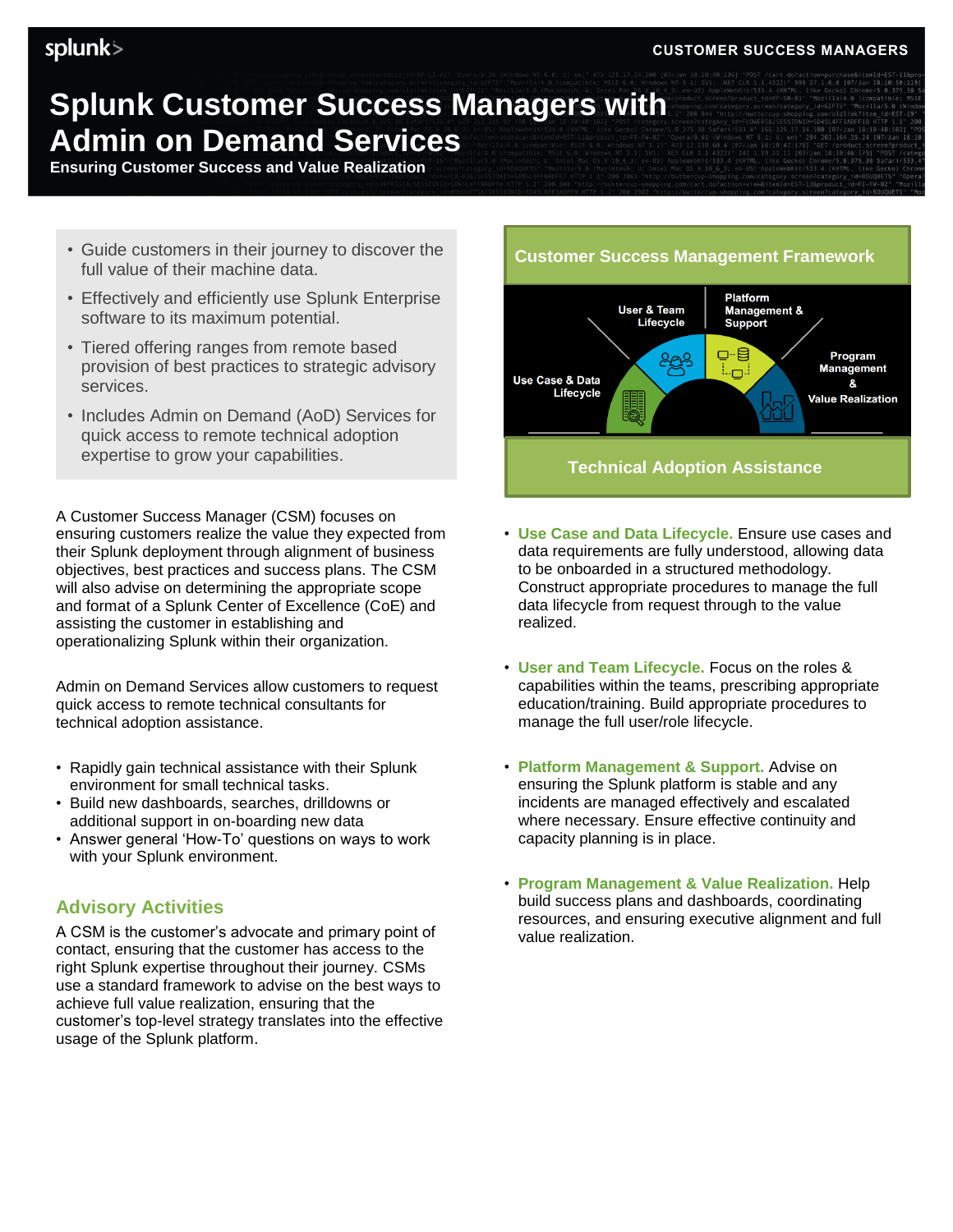### **Admin on Demand Services**



Underpinning the CSM Framework, *Admin on Demand* services provide a technical foundation to the service by allowing direct access to Splunk Technical Consultants who provide remote technical services to ensure the overall success of the Splunk deployment. Admin on Demand allows the customer to choose from a pre-defined service catalog – the list of services offered in the service catalog may change over time as new services are added or old services retired and the full details of the current services available can always be found in the *Admin on Demand* **[Service Catalog](https://www.splunk.com/pdfs/legal/Splunk-Admin-On-Demand-Services-Catalog-101.pdf)**.

Access to *Admin on Demand* services is governed by a number of monthly credits. The number of credits included in each offering varies and is shown in the comparison table below. If you require more credits than is included in your package you can either upgrade to a higher CSM package or upgrade to a higher number of monthly Admin on Demand credits on an annualized basis. Depending on the complexity of a task, multiple credits may be required - the number of credits required is listed next to each item in the **[Service Catalog.](https://www.splunk.com/pdfs/legal/Splunk-Admin-On-Demand-Services-Catalog-101.pdf)**

*Admin on Demand* services are requested by navigating to the Splunk Customer Support Portal and creating an *Admin on Demand* case request. *Admin on Demand* services are scheduled and handled by a team of remote Splunk Technical Consultants, and as such it is not generally possible to request a specific consultant to complete a given task. Typically, we expect to service most requests within 3 business days. Admin on Demand Services are typically available during standard business hours (9am-5pm), Monday through Friday in the time zone of the customers main operations. All Admin on Demand services are delivered in English unless agreed otherwise.

## **CAN YOU HELP ME…**

- Build a dashboard?
- Create a drilldown?
- Build a macro?
- Assist me with on-boarding data?
- Tell me how to …?
- Build a search?
- Manage my indexes?
- Extract a new field?
- Create a workflow?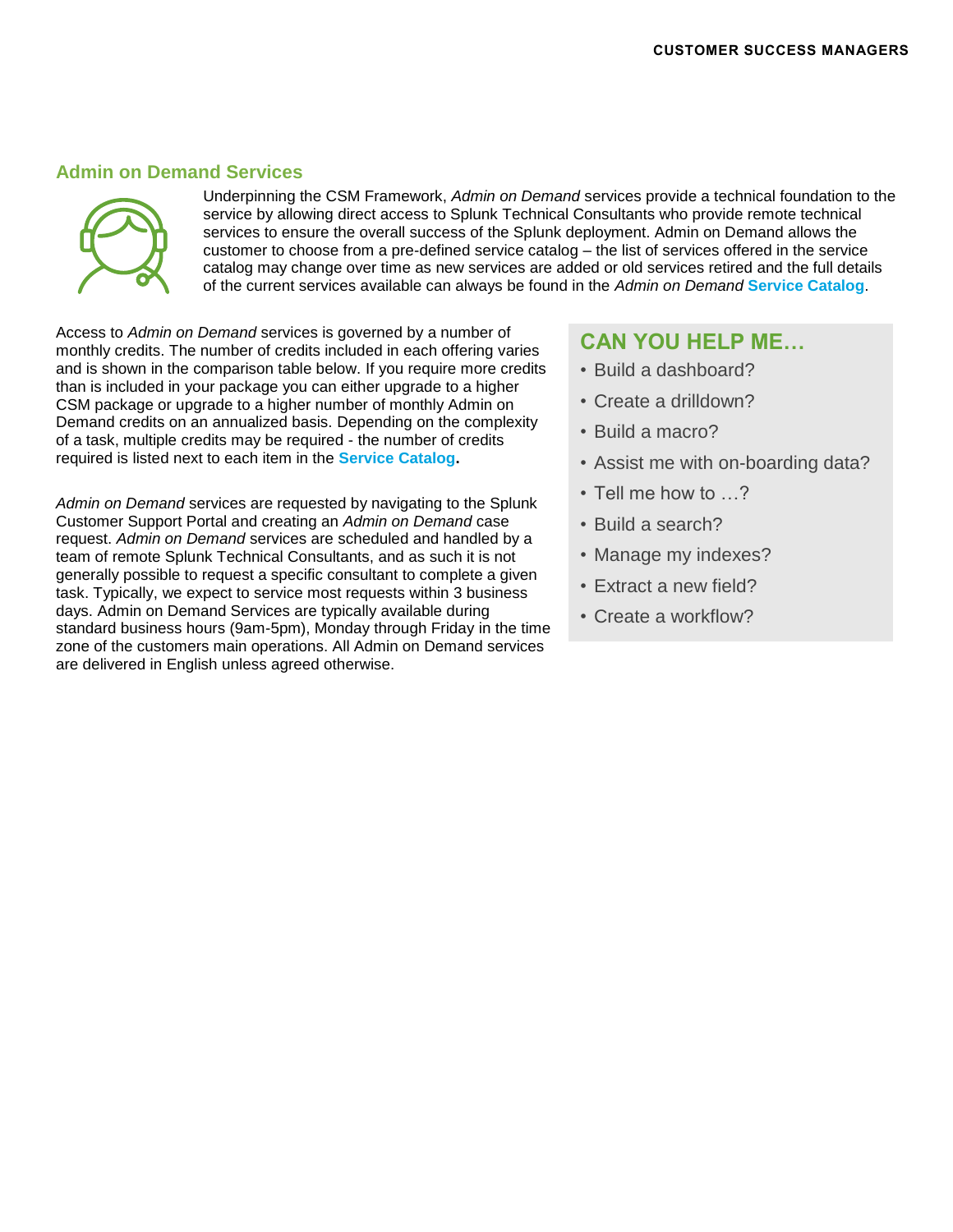# **Customer Success Offerings**

The Splunk Customer Success team typically provide three standard offerings: *Base, Standard, and Premium*. The comparison table below shows a simple summary of the differences between the offerings and the following section gives a more detailed description of the service that is provided in each category. The different options allow you to select from a wide range of CSM involvement allowing you to choose the option that best meets your needs. These options range from guiding you through a standard runbook and best practices with the *CSM Base* option, through to full strategic advisory services with *CSM Premium*. In all cases, the Splunk Center of Excellence is used as the framework for delivering the advisory services.

| <b>OFFERING</b>                           | <b>BASE</b>              | <b>STANDARD</b> | <b>PREMIUM</b>         |
|-------------------------------------------|--------------------------|-----------------|------------------------|
| <b>CSM On-Site Presence</b>               | Remote                   | Remote          | <b>Partial On-Site</b> |
| <b>Admin on Demand Delivery</b>           | Remote <sup>*</sup>      | Remote          | Remote                 |
| <b>Admin on Demand Credits</b>            | 3 per month <sup>*</sup> | 6 per month     | 9 per month            |
| <b>Business Reviews</b>                   | N/A                      | Bi-Annual**     | Quarterly              |
| <b>Standard Runbooks</b>                  |                          |                 |                        |
| <b>Customer Success Toolkit</b>           |                          |                 |                        |
| <b>Provision of Best Practices</b>        |                          |                 |                        |
| Use Case Adoption                         |                          |                 |                        |
| <b>Success Plan Creation</b>              |                          |                 |                        |
| <b>Success Dashboards</b>                 |                          |                 |                        |
| <b>Customized Runbooks</b>                |                          |                 |                        |
| <b>User Roles &amp; Enablement</b>        |                          |                 |                        |
| <b>Stakeholder Governance</b>             |                          |                 |                        |
| Data & User Lifecycle Workflows           |                          |                 |                        |
| <b>Use Case Expansion</b>                 |                          |                 |                        |
| <b>Continuity &amp; Capacity Planning</b> |                          |                 |                        |
| <b>Escalation Management</b>              |                          |                 |                        |
| <b>Value Assessments</b>                  |                          |                 |                        |
| <b>Additional CSM</b>                     |                          |                 | Optional               |

\* *Admin on Demand services are not included with the CSM Base services for Phantom*

\*\* *Bi-Annual Business Reviews are conducted as one remote and one on-site review per year*